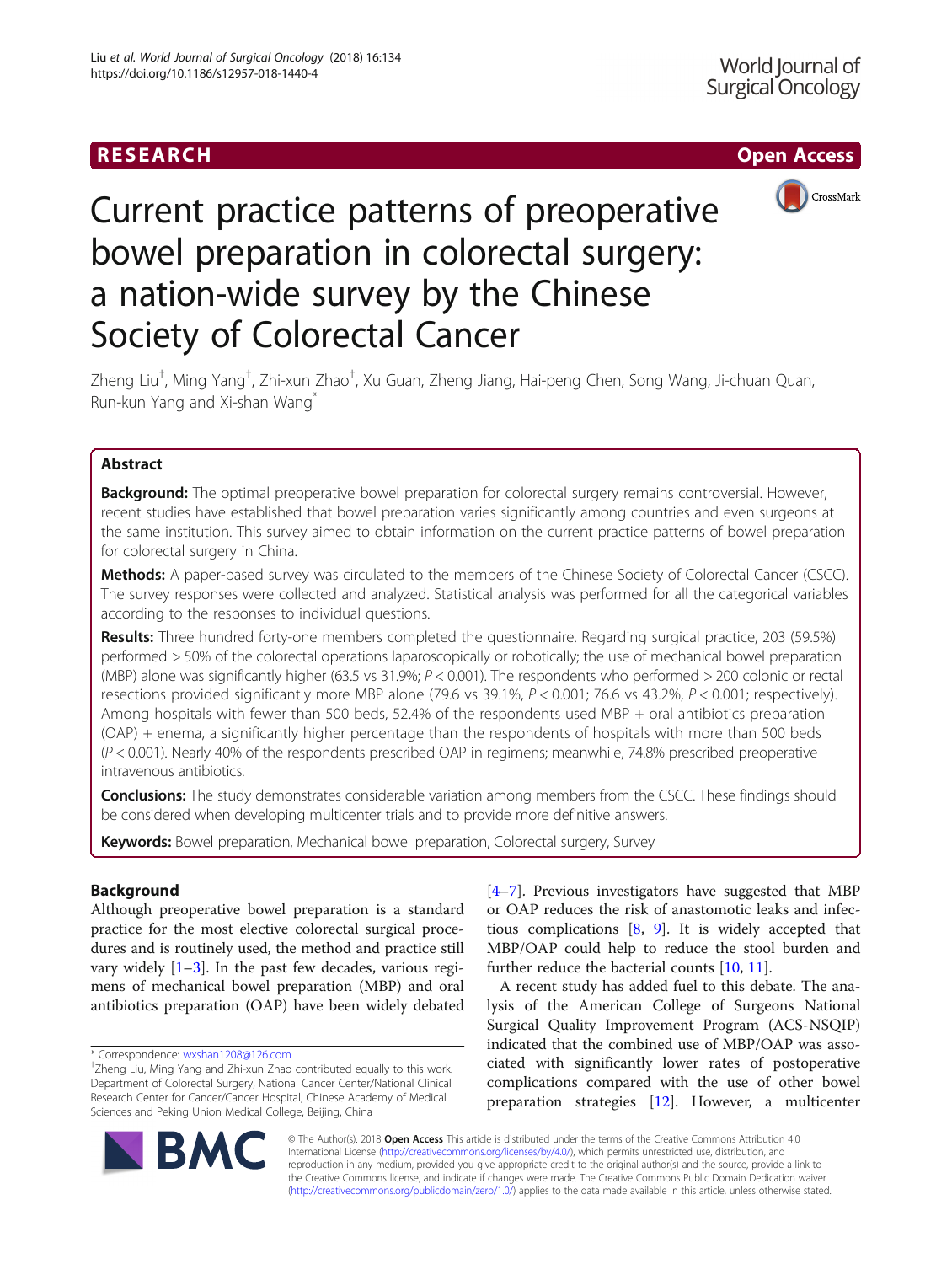<span id="page-1-0"></span>randomized trial of 1354 patients found that performing colorectal surgery safely without MBP was justified [[13](#page-6-0)]. This is in keeping with common belief that clinical practice is not always evidence-based but is based on tradition and an individual's opinion and previous experiences [[14\]](#page-6-0).

Although optimal bowel preparation remains elusive, understanding these differences in practice can help continually improve the clinical practices and implement multicenter trials. To the best of our knowledge, no such

Table 1 General characteristics

|                                                     | Number | Percent |
|-----------------------------------------------------|--------|---------|
| Gender                                              |        |         |
| Male                                                | 318    | 93.3    |
| Female                                              | 23     | 6.7     |
| Age                                                 |        |         |
| $<$ 40 years                                        | 197    | 57.8    |
| 40-50 years                                         | 121    | 35.5    |
| $> 50$ years                                        | 23     | 6.7     |
| Working experience                                  |        |         |
| $<$ 10 years                                        | 98     | 28.7    |
| $10-20$ years                                       | 155    | 45.5    |
| $>$ 20 years                                        | 88     | 25.8    |
| Medical specialty                                   |        |         |
| General surgery                                     | 169    | 49.6    |
| Gastrointestinal surgery                            | 81     | 23.8    |
| Colorectal surgery                                  | 50     | 14.7    |
| Other                                               | 41     | 12.0    |
| Hospital setting                                    |        |         |
| General                                             | 295    | 86.5    |
| Specialized                                         | 46     | 13.5    |
| Hospital volume                                     |        |         |
| $< 500$ beds                                        | 63     | 18.5    |
| 500-1000 beds                                       | 87     | 25.5    |
| 1000-1500 beds                                      | 60     | 17.6    |
| $>1500$ beds                                        | 131    | 38.4    |
| Colonic resections per year                         |        |         |
| < 100                                               | 181    | 53.1    |
| $100 - 200$                                         | 62     | 18.2    |
| > 200                                               | 98     | 28.7    |
| Rectal resections per year                          |        |         |
| < 100                                               | 194    | 56.9    |
| $100 - 200$                                         | 70     | 20.5    |
| > 200                                               | 77     | 22.6    |
| Resection performed laparoscopically or robotically |        |         |
| < 30%                                               | 76     | 22.3    |
| 30-50%                                              | 62     | 18.2    |
| > 50%                                               | 203    | 59.5    |

survey of preoperative bowel preparation has been previously undertaken in China. The purpose of this study was to describe the current practice patterns of preoperative bowel preparation in colorectal surgery among members of the Chinese Society of Colorectal Cancer (CSCC).

## Methods

A 19-question paper-based survey was developed (see Additional file [1\)](#page-5-0). The permission to conduct the survey was obtained from the CSCC. The anonymous survey was announced by posters to the active members who attended the Annual Meeting of the CSCC on August 18–20, 2017. The participants could complete the questionnaire immediately before, during, or after the meeting, depending on their individual needs and predilections. Participation was encouraged by the program coordinators but was not mandatory.

Key demographic information was collected, including gender, age, experience time, medical specialty, affiliations, position, and volume. Specific questions were aimed at the methods and practices used for preoperative bowel preparation in colorectal surgery in the respondent's practice. The survey consisted of questions

Table 2 Answers according to bowel preparation

|                                                      | Number | Percent |
|------------------------------------------------------|--------|---------|
| Bowel preparation regimens                           |        |         |
| MBP alone                                            | 173    | 50.7    |
| $MBP + OAP + enema$                                  | 81     | 23.8    |
| $MBP + OAP$                                          | 55     | 16.1    |
| Enema alone                                          | 20     | 5.9     |
| Other                                                | 12     | 3.5     |
| Indication for bowel preparation                     |        |         |
| Colonic resection only                               | 9      | 2.6     |
| Rectal resection only                                | 35     | 10.3    |
| Colonic resection $+$ rectal resection               | 297    | 87.1    |
| Bowel preparation for intestinal obstruction         |        |         |
| Yes                                                  | 243    | 71.3    |
| No                                                   | 98     | 28.7    |
| Preoperative intravenous antibiotic                  |        |         |
| Yes                                                  | 255    | 74.8    |
| No                                                   | 86     | 25.2    |
| Postoperative intravenous antibiotic                 |        |         |
| Yes                                                  | 307    | 90.0    |
| No                                                   | 34     | 10.0    |
| Length of postoperative intravenous antibiotic usage |        |         |
| $<$ 1 days                                           | 14     | 4.6     |
| $1-3$ days                                           | 125    | 40.7    |
| $>$ 3 days                                           | 168    | 54.7    |

MBP mechanical bowel preparation, OAP oral antibiotics preparation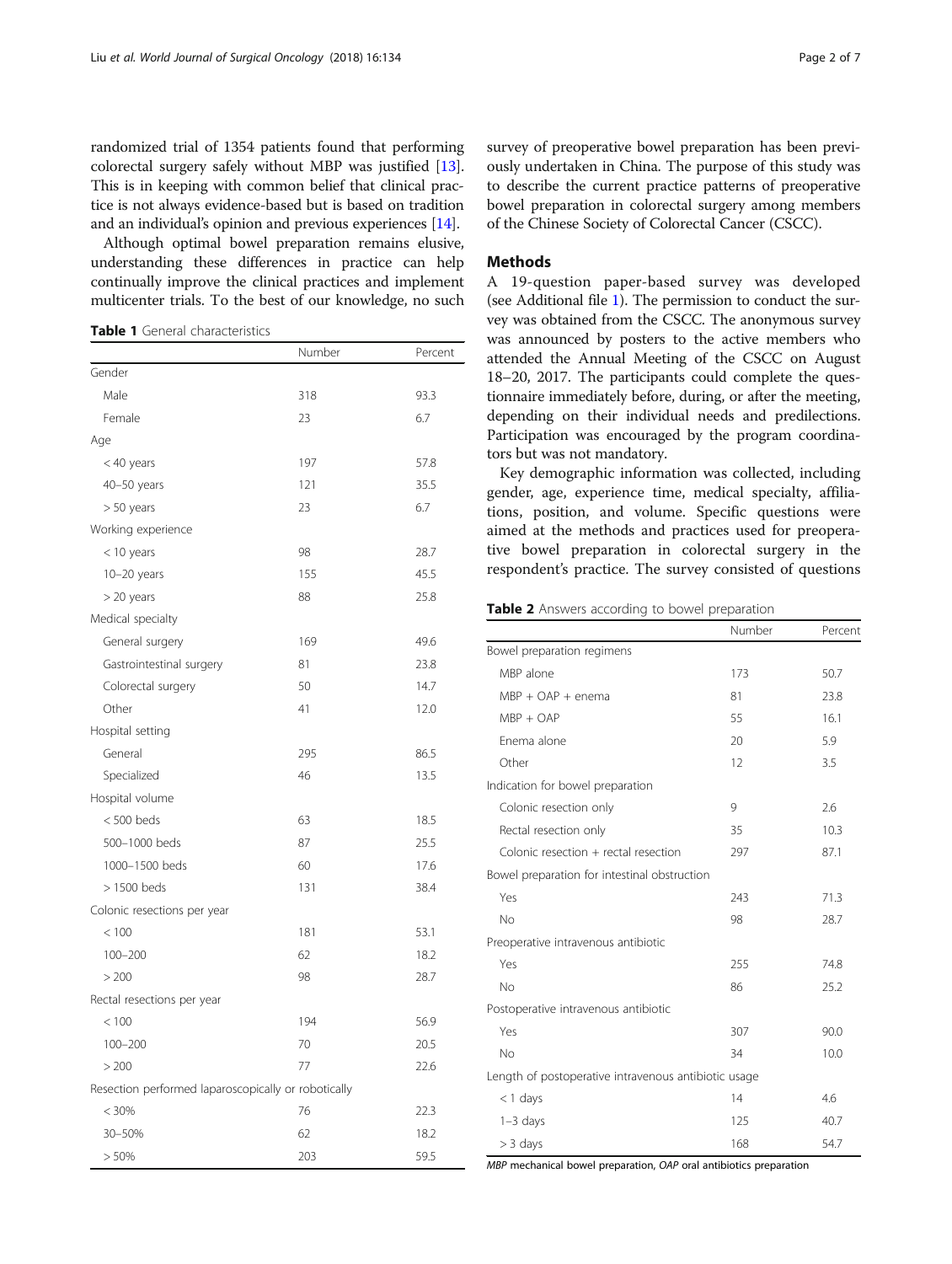<span id="page-2-0"></span>regarding the use of MBP, OAP, and perioperative intravenous antibiotics for colorectal surgery. We also asked for information on whether the respondents had used bowel preparation in incomplete bowel obstruction.

Based on the responses obtained, the response rates of respondents were calculated; Fisher's exact test analysis was used to compare groups using SPSS (version 19.0; IBM Corporation, Armonk, NY).

## Results

## Demographics

Overall, 341 members finally completed the questionnaire, representing 31 provincial administrative regions. Table [1](#page-1-0) shows the demographic characteristics of the respondents. There were 318 (93.3%) male respondents and 23 (6.7%) female respondents. Most of the

respondents had more than 10 years of working experience (71.3%), and working in general hospitals (86.5%), and were under the age of 40 (57.8%). The most common specialty for the respondents was general surgery (49.6%), and 38.4% reported working in hospitals with more than 1500 beds. Regarding the surgical volume, 28.7% performed > 200 colonic resections per year and 56.9% performed < 100 rectal resections per year. Among the respondents, 59.5% performed > 50% of colorectal operations laparoscopically or robotically.

## Bowel preparation strategies

For colorectal surgery, all the respondents routinely used preoperative bowel preparation. Approximately half of the respondents used MBP alone; MBP + OAP was used by 16.1%, and MBP + OAP combined with an enema

Table 3 Subgroup analysis of preoperative bowel preparation use

|                                                     | MBP alone | Enema alone    | $MBP + OAP$    | $MBP + OAP + enema$ | Other          |         |  |
|-----------------------------------------------------|-----------|----------------|----------------|---------------------|----------------|---------|--|
| Age                                                 |           |                |                |                     |                |         |  |
| < 40 years                                          | 101       | 16             | 22             | 51                  | $\overline{7}$ | 0.032   |  |
| $40 - 50$ years                                     | 60        | $\overline{2}$ | 27             | 27                  | 5              |         |  |
| > 50 years                                          | 12        | $\overline{2}$ | 6              | 3                   | $\mathbf 0$    |         |  |
| Working experience                                  |           |                |                |                     |                |         |  |
| $<$ 10 years                                        | 55        | 8              | 8              | 24                  | 3              | 0.128   |  |
| $10-20$ years                                       | 76        | 9              | 26             | 36                  | 8              |         |  |
| > 20 years                                          | 42        | 3              | 21             | 21                  | $\mathbf{1}$   |         |  |
| Hospital setting                                    |           |                |                |                     |                |         |  |
| General                                             | 148       | 16             | 49             | 72                  | 10             | 0.738   |  |
| Specialized                                         | 25        | $\overline{4}$ | 6              | 9                   | $\overline{2}$ |         |  |
| Hospital volume                                     |           |                |                |                     |                |         |  |
| $< 500$ beds                                        | 10        | 6              | 13             | 33                  | $\mathbf{1}$   | < 0.001 |  |
| 500-1000 beds                                       | 35        | $\overline{2}$ | 20             | 28                  | $\overline{2}$ |         |  |
| 1000-1500 beds                                      | 35        | 3              | 7 <sup>1</sup> | 10                  | 5              |         |  |
| $>1500$ beds                                        | 93        | 9              | 15             | 10                  | $\overline{4}$ |         |  |
| Colonic resections per year                         |           |                |                |                     |                |         |  |
| < 100                                               | 61        | 11             | 40             | 62                  | $\overline{7}$ | < 0.001 |  |
| $100 - 200$                                         | 34        | $\overline{4}$ | 6              | 15                  | $\mathsf 3$    |         |  |
| > 200                                               | 78        | 5              | 9              | 4                   | $\overline{2}$ |         |  |
| Rectal resections per year                          |           |                |                |                     |                |         |  |
| < 100                                               | 70        | 11             | 41             | 64                  | $\,8\,$        | < 0.001 |  |
| $100 - 200$                                         | 44        | 3              | 6              | 15                  | $\overline{2}$ |         |  |
| $>200$                                              | 59        | 6              | 8              | $\overline{2}$      | $\overline{2}$ |         |  |
| Resection performed laparoscopically or robotically |           |                |                |                     |                |         |  |
| < 30%                                               | 20        | 3              | 16             | 35                  | $\overline{2}$ | < 0.001 |  |
| 30-50%                                              | 24        | 5              | 12             | 17                  | $\overline{4}$ |         |  |
| > 50%                                               | 129       | 12             | 27             | 29                  | 6              |         |  |

MBP mechanical bowel preparation, OAP oral antibiotics preparation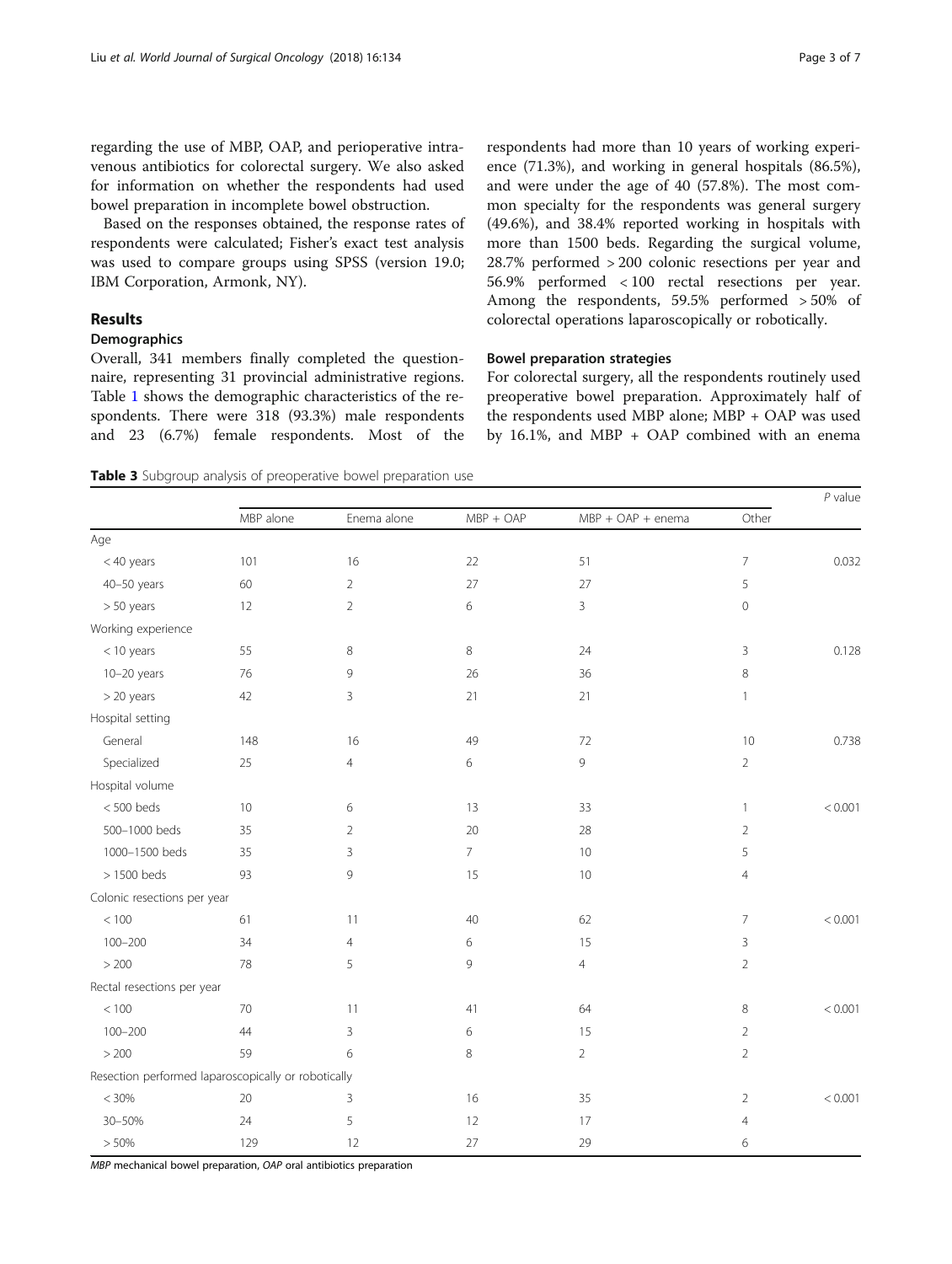(MBP + OAP +enema) was used by 23.8% (Table [2](#page-1-0)). No respondent used OAP alone. Enema alone and other regimens were prescribed preoperatively by 5.9 and 3.5%, respectively. The percentage of the respondents performing preoperative bowel preparation for colonic resection only or rectal resection only was 2.6 and 10.3%, respectively. Moreover, 71.3% of the respondents reported using bowel preparation for intestinal obstruction patients.

The respondent's age, hospital volume, volume of resections per year, and percentage of resections performed laparoscopically or robotically showed significant differences in the use of preoperative bowel preparation (Table [3\)](#page-2-0). In the cohort performing > 50% of colorectal operations laparoscopically or robotically  $(n = 203)$ , the use of MBP alone was significantly higher (63.5 vs 31.9%;  $P < 0.001$ ) (Fig. 1). The respondents who performed  $> 200$ colonic or rectal resections gave significantly more MBP alone (79.6 vs 39.1%, P < 0.001; 76.6 vs 43.2%, P < 0.001; respectively) (Figs. [2](#page-4-0) and [3\)](#page-4-0). Of hospitals with less than 500 beds, 52.4% of the respondents used MBP + OAP + enema, which is significantly higher than the respondents of hospitals with more than 500 beds  $(P < 0.001)$  (Fig. [4](#page-5-0)). The respondent's working experience and hospital setting did not significantly affect the use of bowel preparation.

## OAP and intravenous antibiotics

Preoperative oral antibiotics were administered by 39.9% of the respondents. The most common specified antibiotic drug used was metronidazole (83.9%). Preoperative or postoperative intravenous antibiotics were administered by most respondents (74.8 vs 90.0%, respectively). The length of postoperative usage was < 1 day in 4.6%, 1–3 days in 40.7%, and > 3 days in 54.7% of the respondents.

## **Discussion**

For several decades, surgeons have utilized bowel preparation to reduce infectious complications, but the value has remained controversial. The current survey is the first nation-wide attempt to document the current trends of preoperative bowel preparation in China. Among the respondents who were older, were working in a large volume hospital, and were performing a higher percentage of minimally invasive surgeries, a significantly higher use of MBP alone was noted. This study observed variations in bowel preparation across respondents from CSCC.

The use of MBP in elective colorectal surgery is supported by emerging evidence, although several published randomized controlled trials have shown that preoperative MBP should be omitted before colon surgery [\[13,](#page-6-0) [15](#page-6-0), [16](#page-6-0)]. There is ongoing debate on the role of bowel preparation in colorectal surgery, MBP is still used in routine clinical practice before both colon and rectal surgery in China, with a similar picture in the USA and Japan [\[17](#page-6-0)–[19](#page-6-0)]. Unlike European practice, American-enhanced recovery guidelines often include MBP [[20](#page-6-0)]. Why is this discrepancy evident between American and European guidelines? One possible reason may be that the European recommendation is not to be revisited at present  $[1]$  $[1]$ .

The 2017 clinical practice guidelines from the American Society of Colon and Rectal Surgeons (ASCRS) and Society of American Gastrointestinal and Endoscopic Surgeons (SAGES) recommend MBP + OAP before colorectal surgery as preferred preparation to reduce complication rates  $[21]$  $[21]$  $[21]$ . Surveys have shown a change in the use of laparoscopic procedures compared with open procedures depending on the type of preparation used. A survey from the European Society of Coloproctology (ESCP) found that the routine use of MBP prescribed by laparoscopic surgeons was significantly lower (19.7 vs 51.5%,

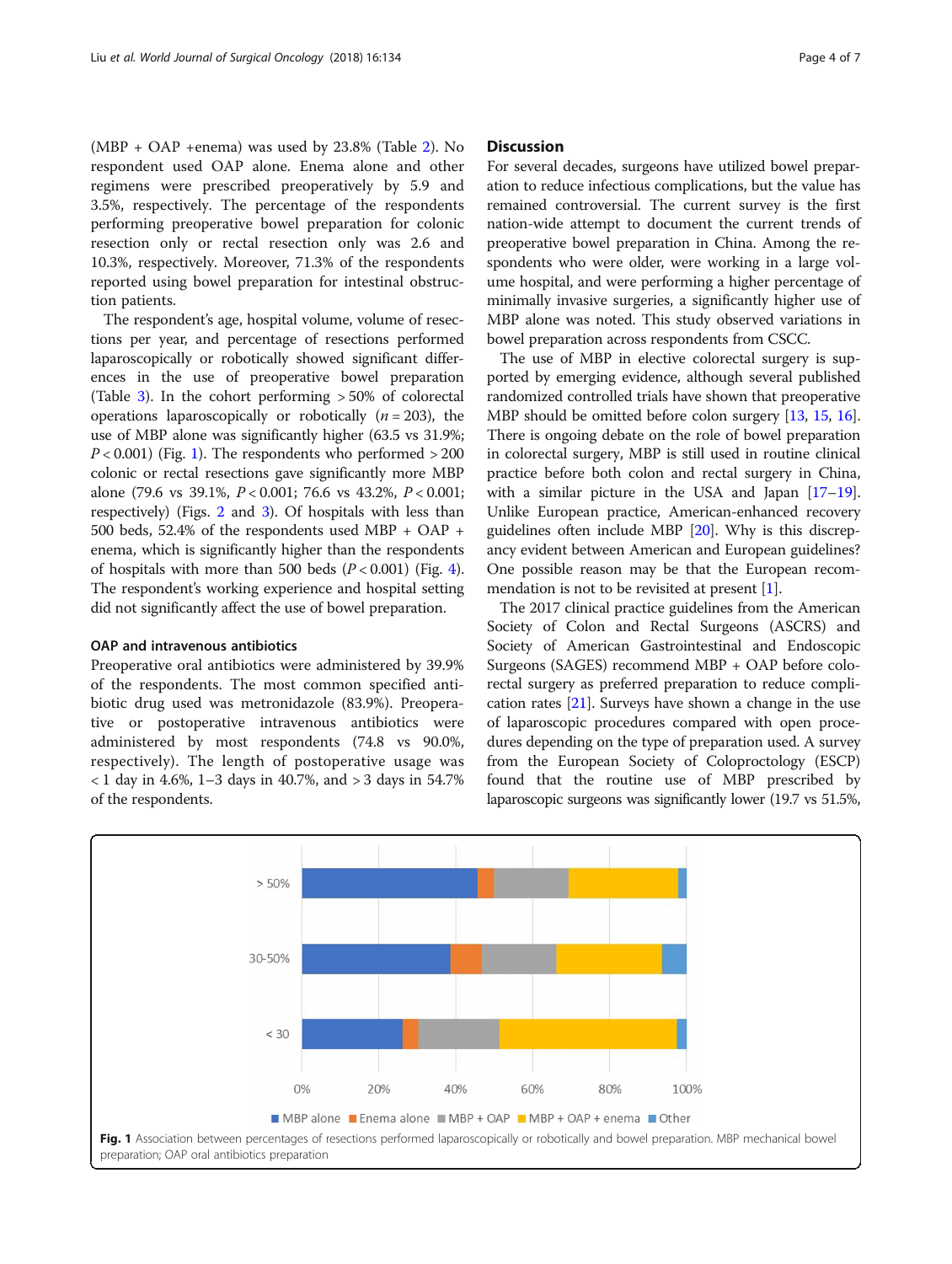<span id="page-4-0"></span>

 $P < 0.01$ ) [[22\]](#page-6-0). By contrary, a survey from the UK showed that a higher proportion of laparoscopic right-sided procedures was performed with MBP compared with open procedures (16.8 vs 9.5%;  $P = 0.08$ ); however, the need for MBP for a left-sided procedure remains controversial [[23](#page-6-0)]. Despite the survey limitation of unclear procedure classification in the questionnaire, this study showed a similar picture of the high use of MBP in laparoscopic or robotic surgery. Although previous studies have suggested that MBP did not improve postoperative outcomes in laparoscopic colorectal resections [\[24\]](#page-6-0), there is an inconsistency between opinion and practice, with individual surgeons often using different regimens for their open and laparoscopic resections [[23\]](#page-6-0).

OAP is generally believed to help protect against infectious complication in elective colorectal resections [\[25](#page-6-0)]. Currently, it is becoming increasingly clear that MBP + OAP combined with intravenous antibiotics is the most

effective method. Previous surveys from the USA, Europe, and Japan have shown a low rate of oral antibiotic usage [\[17](#page-6-0)–[19,](#page-6-0) [22](#page-6-0)]. This obviously contrasts with the patterns of practice in China, because nearly 40% of the respondents prescribed OAP in regimens, meanwhile 49.3% prescribed a longer duration (> 3 days) of postoperative intravenous antibiotics. Our results showed that, despite the clear recommendations from the literature and the guidelines, there remains some concern about the overuse of antibiotics in China.

Moreover, in our subgroup analysis, different bowel preparation strategies are associated with hospital volume. Our results may reflect the surgeon's bias or limitations inherent in this type of survey. Regarding the lower use of OAP, our results showed that, despite the disparity among hospitals, high-volume hospitals tend to follow guidelines more closely. The other interesting finding in our study is that bowel preparation (enema)

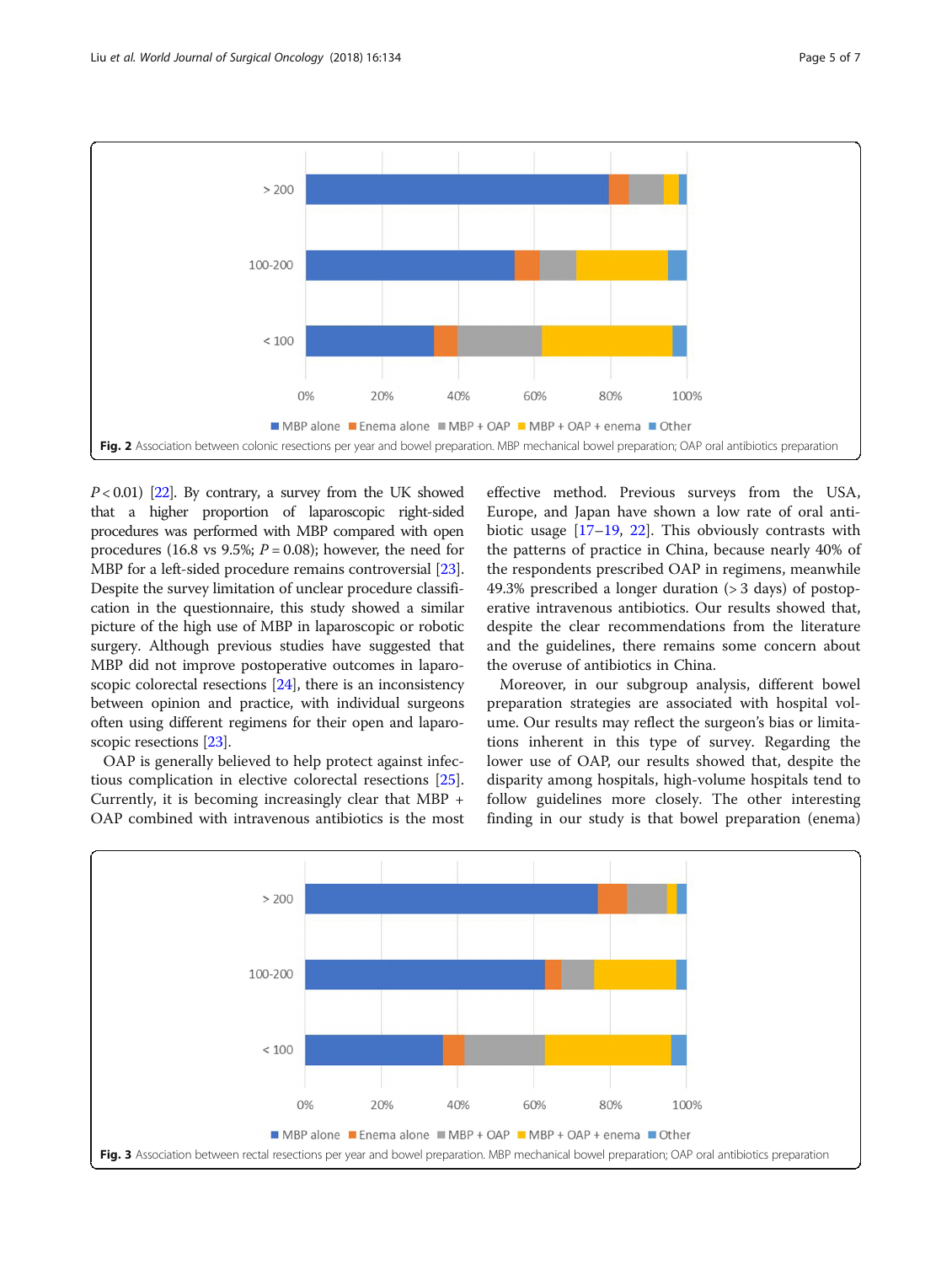<span id="page-5-0"></span>

for intestinal obstruction is common (71.3%). Although enema could stimulate the colon to contract and eliminate stool, it may cause serious adverse events, such as perforation or metabolic derangement [[26\]](#page-6-0). Our findings should lead to a careful consideration of appropriate bowel preparation to intestinal obstruction.

## Conclusions

In conclusion, this survey provides an adequate response from the CSCC members, describing the preoperative bowel preparation in current practices. Regarding the respondent's age, hospital, and resection volume, as well as the percentage of minimally invasive resections, the study shows that there is no current standardization of preoperative bowel preparation among colorectal surgeons in China, especially concerning the use of oral or intravenous antibiotic prophylaxis. Therefore, we recommend the CSCC should use these results to develop new protocols for multicenter trials and provide more definitive answers.

## Additional file

[Additional file 1:](https://doi.org/10.1186/s12957-018-1440-4) A 19-question paper-based survey. (DOCX 18 kb)

#### Abbreviations

ACS-NSQIP: American College of Surgeons National Surgical Quality Improvement Program; ASCRS: American Society of Colon and Rectal Surgeons; CSCC: Chinese Society of Colorectal Cancer; ESCP: European Society of Coloproctology (ESCP); MBP: Mechanical bowel preparation; OAP: Oral antibiotics preparation; SAGES: Society of American Gastrointestinal and Endoscopic Surgeons

#### Funding

This study was supported by the Beijing Municipal Science & Technology Commission (No. Z161100000116090); the National Key Research and Development Program of the Ministry of Science and Technology of China (No. 2016YFC0905303); the CAMS Innovation Fund for Medical Sciences

(CIFMS) (No.2016-I2M-1-001); and the Beijing Science and Technology Program (No. D17110002617004).

#### Availability of data and materials

Please contact the author for data requests.

#### Authors' contributions

ZL, MY, ZZ, and XW are responsible for the design, acquisition of data, analysis and interpretation of data, drafting of the manuscript, critical revision, and final approval. GX and ZJ are responsible for the acquisition of data, critical revision, and final approval. HC, SW, and JQ are responsible for the critical revision and final approval. All authors read and approved the final manuscript.

## Ethics approval and consent to participate

Not applicable.

#### Consent for publication

Not applicable.

#### Competing interests

The authors declare that they have no competing interests.

#### Publisher's Note

Springer Nature remains neutral with regard to jurisdictional claims in published maps and institutional affiliations.

#### Received: 14 May 2018 Accepted: 4 July 2018 Published online: 09 July 2018

#### References

- 1. Slim K, Kartheuser A. Mechanical bowel preparation before colorectal surgery in enhanced recovery programs: discrepancy between the American and European guidelines. Dis Colon Rectum. 2018;61:e13–4.
- 2. Parthasarathy M, Greensmith M, Bowers D, Groot-Wassink T. Risk factors for anastomotic leakage after colorectal resection: a retrospective analysis of 17 518 patients. Color Dis. 2017;19:288–98.
- 3. Midura EF, Jung AD, Hanseman DJ, Dhar V, Shah SA, Rafferty JF, Davis BR, Paquette IM. Combination oral and mechanical bowel preparations decreases complications in both right and left colectomy. Surgery. 2018;163:528–34.
- 4. Mik M, Berut M, Trzcinski R, Dziki L, Buczynski J, Dziki A. Preoperative oral antibiotics reduce infections after colorectal cancer surgery. Langenbeck's Arch Surg. 2016;401:1153–62.
- 5. Anjum N, Ren J, Wang G, Li G, Wu X, Dong H, Wu Q, Li J. A randomized control trial of preoperative oral antibiotics as adjunct therapy to systemic antibiotics for